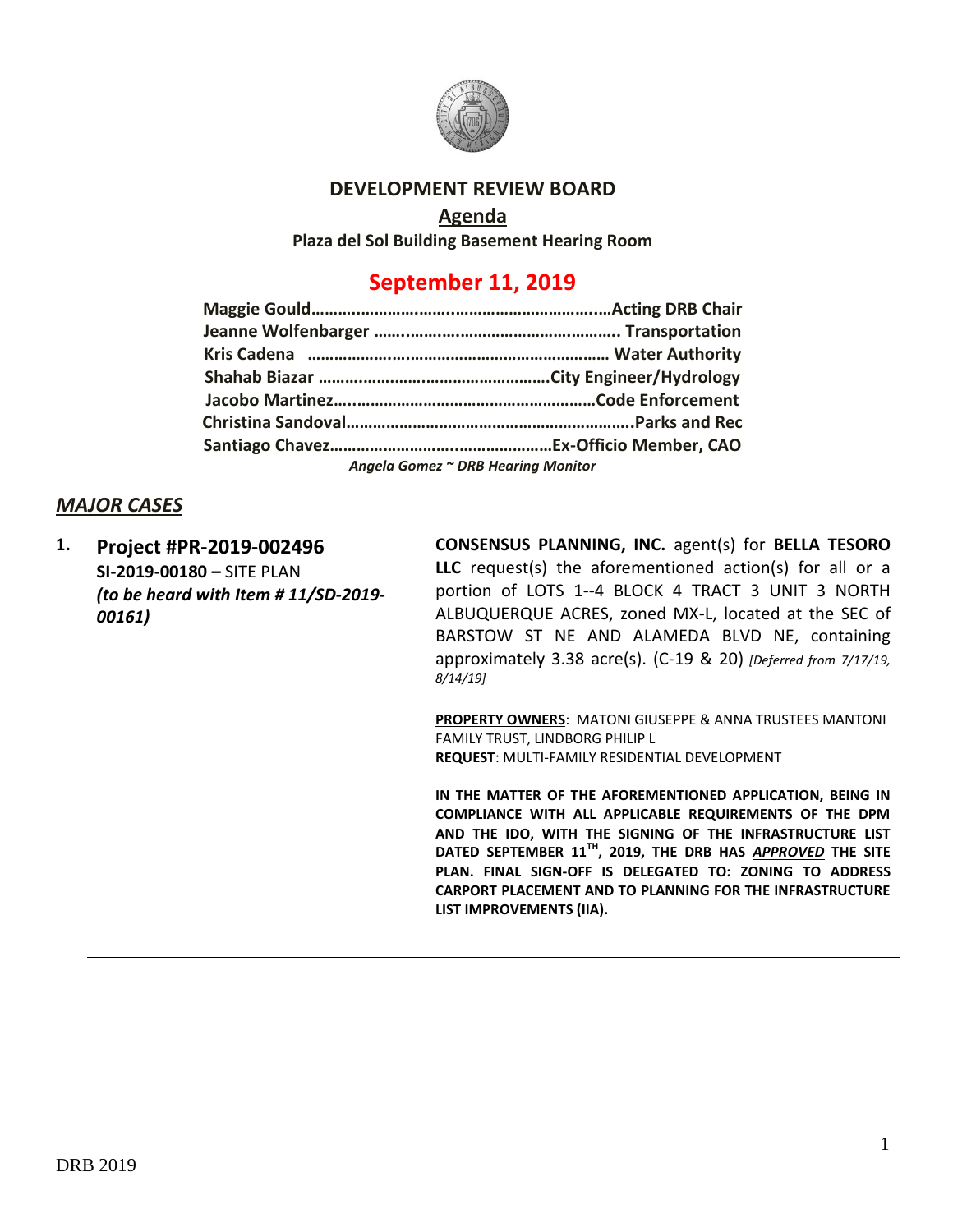| 2. | Project #PR-2019-002294<br>(1011491)<br>SD-2019-00152 - VACATION OF PUBLIC<br><b>DRAINAGE EASEMENT</b><br>SD-2019-00151 - FINAL PLAT<br>SD-2019-00150 - PRELIMINARY PLAT<br>V. | TIERRA WEST, LLC agent(s) for MAVERICK, INC. request(s)<br>the aforementioned action(s) for all or a portion of TRACT<br>OF LAND IN SEC 9 T10N R3E AND BEING IDENTIFIED AS<br>TRACTS A AND B FROM A PORTION OF AN UNPLATTED<br>6.5774 ACRE TRACT AS DESCRIBED IN SPECIAL WARRANTY<br>DEED FILED MAY 4, 1978 IN BOOK D5A, PAGES 424-426<br>LESS AND THAN AND ACCEPTING PORTION OUT TO NMDOT<br>R/W BY STIPULATED JUDGEMENT FILED NOVEMBER 20,<br>2000 AS DOC 200115519 AND THAT PORTION OF TRACT B<br>OUT TO COA R/W BY QUIT CLAIM DEED FILED APRIL 28,<br>1980 DOCUMENT, zoned NR-LM, located at 1901 MENAUL<br>BLVD NE east of I-40 and west of UNIVERSITY BLVD NE,<br>containing approximately 6.5008 acre(s). (H-15)<br>PROPERTY OWNERS: PALONI JOHN & SUNWEST BANK TRPALONI RVT<br>REQUEST: PLAT/VACATION FOR A PROPOSED CONVENIENT STORE AND<br><b>FUELING STATION</b> |
|----|--------------------------------------------------------------------------------------------------------------------------------------------------------------------------------|-----------------------------------------------------------------------------------------------------------------------------------------------------------------------------------------------------------------------------------------------------------------------------------------------------------------------------------------------------------------------------------------------------------------------------------------------------------------------------------------------------------------------------------------------------------------------------------------------------------------------------------------------------------------------------------------------------------------------------------------------------------------------------------------------------------------------------------------------------------------------------|
|    |                                                                                                                                                                                | DEFERRED TO SEPTEMBER 25TH, 2019.                                                                                                                                                                                                                                                                                                                                                                                                                                                                                                                                                                                                                                                                                                                                                                                                                                           |
| 3. | Project #PR-2019-002770<br>(PR-2019-001345)<br>SI-2019-00279 - SITE PLAN<br>N                                                                                                  | DEKKER, PERICH, SABATINI agent(s) for DBG PROPERTIES<br>LLC request(s) the aforementioned $action(s)$ for all or a<br>portion of TRACT RR-3-A-1 WESTLAND SOUTH TRACTS RR-<br>3-A-1 AND RR-3-A-2, zoned R-ML, located south of DENNIS<br>CHAVEZ BLVD SW and west of 98 <sup>th</sup> ST SW, containing<br>approximately 5.423 acre(s). (P-09)<br><b>PROPERTY OWNERS: DBG PROPERTIES LLC</b><br>REQUEST: 156 UNIT MULITFAMILY DEVELOPMENT<br>DEFERRED TO SEPTEMBER 25TH, 2019.                                                                                                                                                                                                                                                                                                                                                                                                |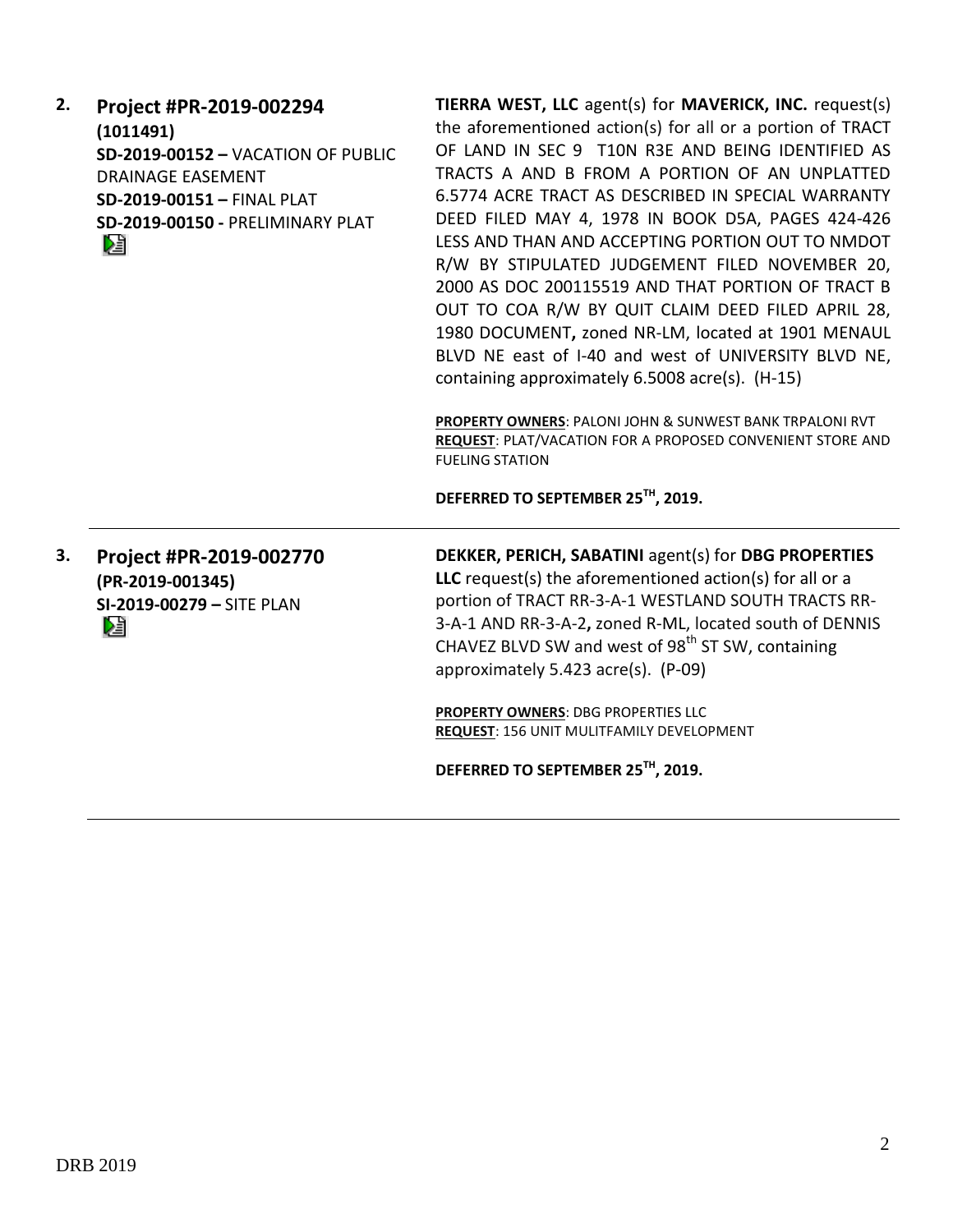| 4. | Project #PR-2019-002573<br>SI-2019-00190 - SITE PLAN-DRB<br>VA-2019-00217 - WAIVER<br>(to be heard with Item #10/SI-2019-<br>00160)<br>r. | <b>GARCIA/KRAEMER &amp; ASSOCIATES agent(s) for JOHN JONES</b><br>request(s) the aforementioned action(s) for all or a portion<br>of LOT 5 BLOCK 17 TRACT 1 UNIT 3 A UNIT B NORTH<br>ALBUQUERQUE ACRES, zoned PD, located at 8500<br>GLENDALE AVE NE, east of BARSTOW ST NE and west of<br>VENTURA ST NE, containing approximately 0.8864 acre(s).<br>(B-20) [Deferred from 7/24/19, 7/31/19, 8/7/19, 8/14/19]                                                                                                                                     |
|----|-------------------------------------------------------------------------------------------------------------------------------------------|----------------------------------------------------------------------------------------------------------------------------------------------------------------------------------------------------------------------------------------------------------------------------------------------------------------------------------------------------------------------------------------------------------------------------------------------------------------------------------------------------------------------------------------------------|
|    |                                                                                                                                           | <b>PROPERTY OWNERS: JONES MARK JOHN</b><br><b>REQUEST: SF HOME WITH MAJOR INFRASTRUCTURE</b>                                                                                                                                                                                                                                                                                                                                                                                                                                                       |
|    |                                                                                                                                           | IN THE MATTER OF THE AFOREMENTIONED APPLICATION THE SITE<br>PLAN WAS WITHDRAWN.                                                                                                                                                                                                                                                                                                                                                                                                                                                                    |
|    |                                                                                                                                           | IN THE MATTER OF THE AFOREMENTIONED APPLICATION THE<br>WAIVER HAS BEEN DENIED.                                                                                                                                                                                                                                                                                                                                                                                                                                                                     |
| 5. | Project #PR-2019-002651<br>(1000530)<br>SD-2019-00133 - VACATION OF RIGHT OF<br><b>WAY</b>                                                | TIERRA WEST LLC agent(s) for AIRPORT PARKING<br>request(s) the aforementioned action(s) for all or a portion<br>of SUNPORT BLVD SE west of UNIVERSITY BLVD SE<br>containing approximately 0.1609 acre(s). (M-15) ) [Deferred<br>from 8/21/19]                                                                                                                                                                                                                                                                                                      |
|    |                                                                                                                                           | <b>PROPERTY OWNERS: R &amp; B LLC</b><br>REQUEST: VACATION OF A PORTION OF SUNPORT BLVD PUBLIC RIGHT-<br>OF-WAY                                                                                                                                                                                                                                                                                                                                                                                                                                    |
|    |                                                                                                                                           | DEFERRED TO OCTOBER 2 <sup>ND</sup> , 2019.                                                                                                                                                                                                                                                                                                                                                                                                                                                                                                        |
| 6. | Project #PR-2019-002668<br>SI-2019-00251 - SITE PLAN                                                                                      | MECHENBIER/MECHENBIER<br><b>CONSTRUCTION</b><br><b>JEREMY</b><br>request(s) the aforementioned action(s) for all or a portion<br>of LOT 28-A OF REPLAT OF TRACT D UNIT 3 - LOT 28 UNIT 4<br>- TRACT F-1 & UNPLATTED POR OF INTERSTATE INDUSTRAL<br>TRACT & TRACT A ENVIRCO TRACT (NOW COMPRISING<br>TRACTS D-1 D-2 D-3 & 28A) INTERSTATE INDUSTRIAL<br>TRACT, zoned NR-LM, located at 7101 WASHINGTON ST NE<br>south of HAWKINS ST NE and west of JEFFERSON ST NE,<br>containing approximately 4.9 acre(s). (D-17) ) [Deferred from<br>$8/21/19$ ] |
|    |                                                                                                                                           | PROPERTY OWNERS: SECURITY SELF STORAGE INC<br>REQUEST: 82,000 SF OFFICE/WAREHOUSE BUILDING                                                                                                                                                                                                                                                                                                                                                                                                                                                         |
|    |                                                                                                                                           | DEFERRED TO SEPTEMBER 18 <sup>TH</sup> , 2019.                                                                                                                                                                                                                                                                                                                                                                                                                                                                                                     |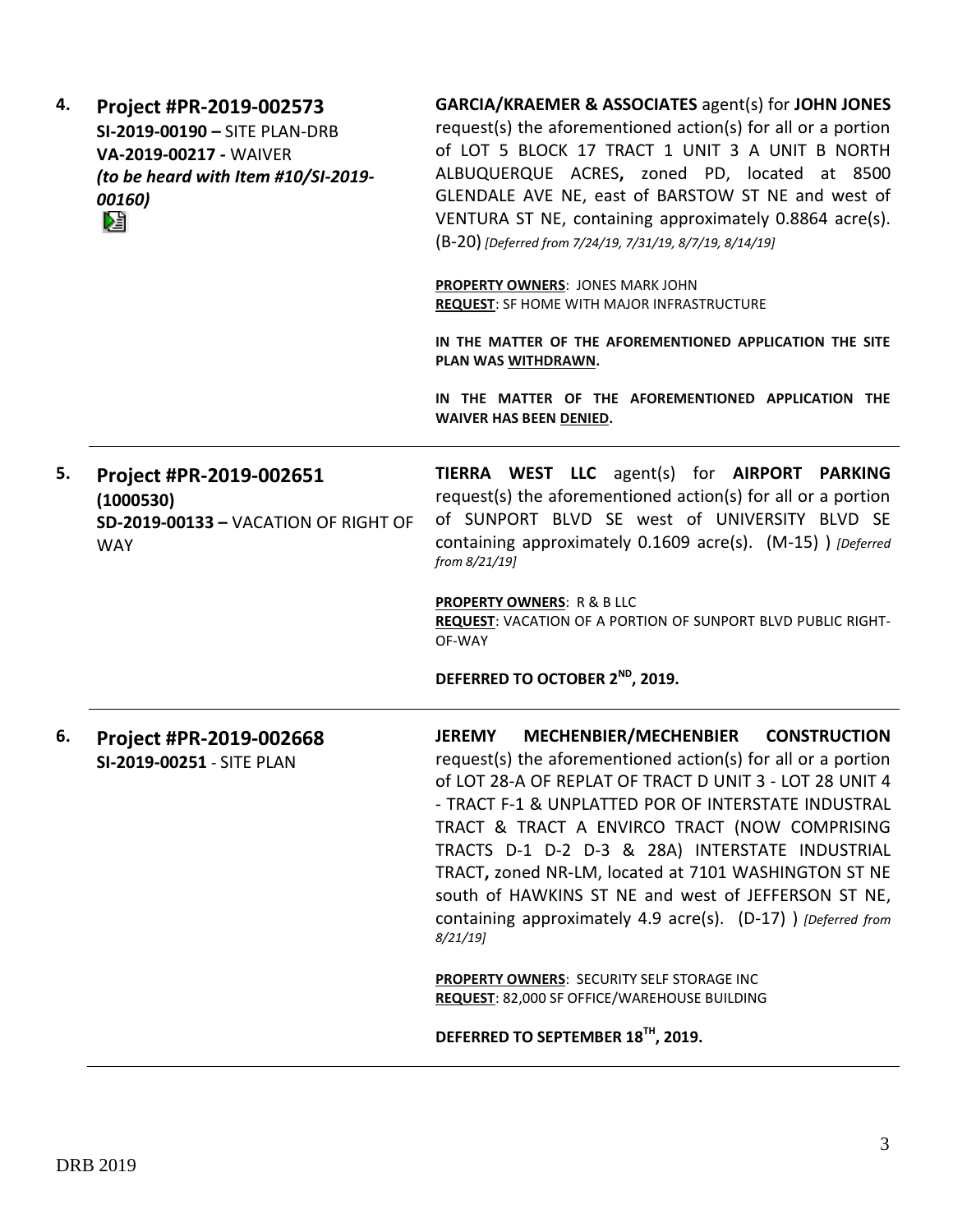## **7. Project #PR-2019-002677 SI-2019-00252** – SITE PLAN

**MODULUS ARCHITECTS, INC.** agent(s) for **CARLISLE ASSOCIATES LP** request(s) the aforementioned action(s) for all or a portion of TRACTS A & B CARLISLE & INDIAN SCHOOL SUBDIVISION BEING A PART OF BLOCKS 16 & 17 AND A PART OF BLOCKS 14 & 15 NETHERWOOD PARK SECOND FILING EXCLUDING PORTIONS OUT TO R/W**,** zoned MX-M, located at the NEC of INDIAN SCHOOL RD NE and CARLISLE BLVD NE, containing approximately 10.2 acre(s). (H-16) *[Deferred from 8/21/19]*

**PROPERTY OWNERS**: CARLISLE ASSOCIATES C/O ROSEN ASSOC MGMT **GROUP REQUEST**: 120,000+ SF RETAIL DEVELOPMENT

**DEFERRED TO SEPTEMBER 18TH, 2019.**

**8. Project #PR-2019-002661 (1000575) SD-2019-00134** – VACATION OF PUBLIC EASEMENT **SD-2019-00135** – VACATION OF PUBLIC EASEMENT **SD-2019-00136** – VACATION OF PUBLIC EASEMENT **SD-2019-00137** – VACATION OF PUBLIC EASEMENT **SD-2019-00138** – VACATION OF PRIVATE EASEMENT **SD-2019-00139** – PRELIMINARY/FINAL PLAT **SD-2019-00140 –** PRELIMINARY/FINAL **BOHANNAN HUSTON INC.** agent(s) for **PRESBYTERIAN HEALTHCARE SERVICES** request(s) the aforementioned action(s) for all or a portion of LOTS 1-A THRU 4-A AND 5-9 PRESBYTERIAN HOSPITAL-MAIN CAMPUS PHASE ONE**,**  zoned MX-H, located at 1100 CENTRAL AV SE east of I-25 and north of LEAD AVE SE, containing approximately 11.9575 acre(s). (K-15)*[Deferred from 7/31/19, 8/21/19, 8/28/19]* **PROPERTY OWNERS**: PRESBYTERIAN HEALTHCARE SERVICES **REQUEST**: VACATIONS OF VARIOUS EASEMENTS AND REPLAT **DEFERRED TO SEPTEMBER 25TH, 2019.** 

PLAT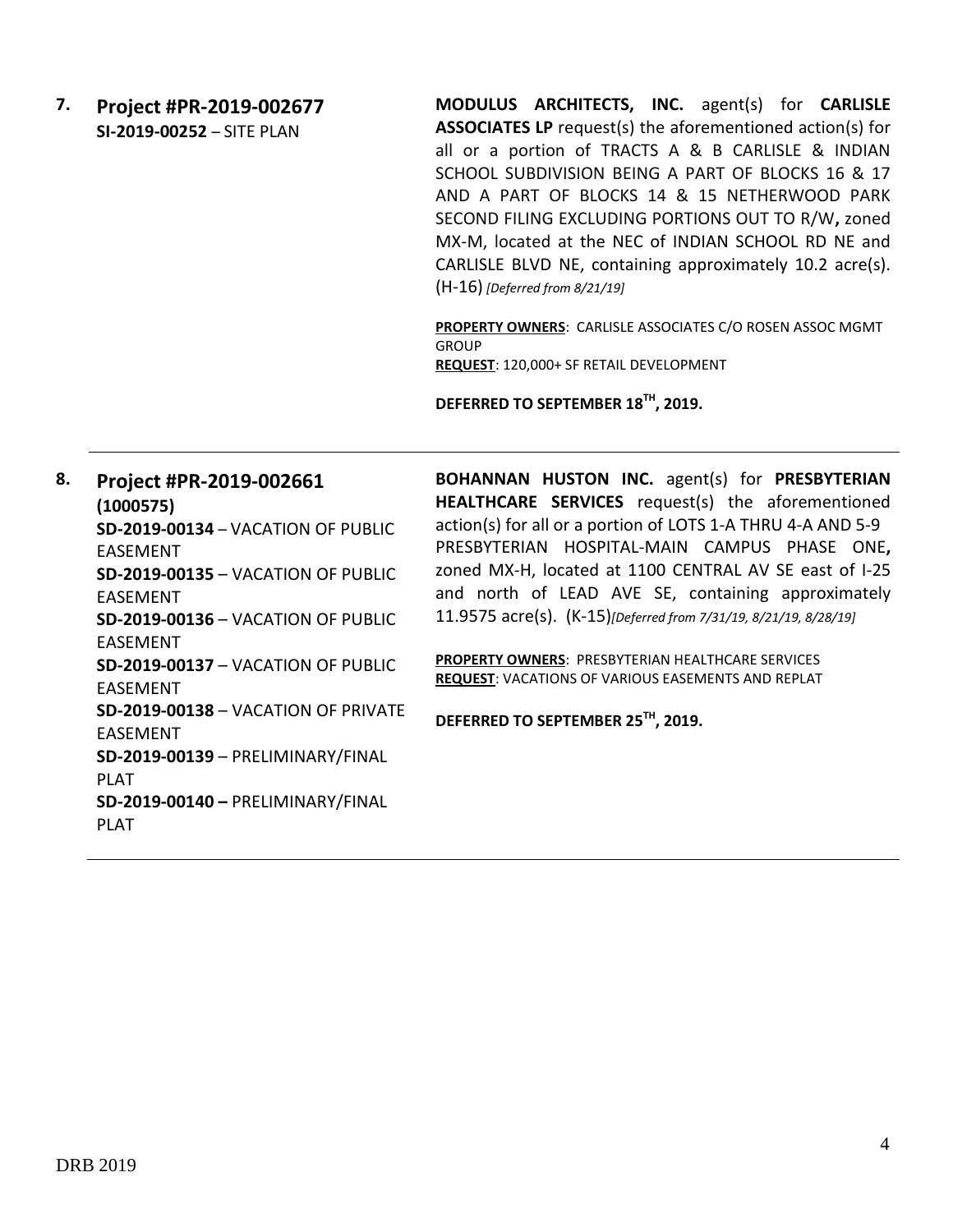**9. Project #PR-2019-002423 SI-2019-00130** - SITE PLAN Dă 

**SCOTT ANDERSON** agent(s) for **JIM ACHEN** request(s) the aforementioned action(s) for all or a portion of LOT 11, BLOCK 29, NORTH ALBUQUERQUE ACRES TRACT A UNIT B, zoned NR-BP, located at 6504 ALAMEDA BLVD NE, west of LOUISIANA BLVD NE, containing approximately 0.89acre(s). (C-18) *[Deferred from 6/12/19, 7/10/19, 7/24/19, 8/21/19, 8/28/19]*

**PROPERTY OWNERS**: ACHEN JAMES R TRUSTEE ACHEN FAMILY RVT **REQUEST**: SITE PLAN FOR A 8,125 SF WAREHOUSE/OFFICE BUILDING

**DEFERRED TO SEPTEMBER 25TH, 2019.**

#### *MINOR CASES*

**10. Project #PR-2019-002573 SI-2019-00160** – PRELIMINARY/FINAL PLAT **GARCIA/KRAEMER & ASSOCIATES** agent(s) for **JOHN JONES** request(s) the aforementioned action(s) for all or a portion of LOT 5 BLOCK 17 TRACT 1 UNIT 3 A UNIT B NORTH ALBUQUERQUE ACRES**,** zoned PD, located at 8500 GLENDALE AVE NE, east of BARSTOW ST NE and west of VENTURA ST NE, containing approximately 0.8864 acre(s). (B-20)

> **PROPERTY OWNERS**: JONES JOHN MARK **REQUEST**: RE-PLAT TO DEDICATE ALAMEDA R/W AND GRANT EASEMENTS

> **IN THE MATTER OF THE AFOREMENTIONED APPLICATION, BEING IN COMPLIANCE WITH ALL APPLICABLE REQUIREMENTS OF THE DPM AND THE IDO, WITH THE SIGNING OF THE INFRASTRUCTURE LIST DATED SEPTEMBER 11TH, 2019 THE DRB HAS** *APPROVED* **THE PRELIMINARY/FINAL PLAT. FINAL SIGN OFF IS DELEGATED TO: HYDROLOGY FOR COMMENTS AND TO PLANNING FOR THE INFRASTRUCTURE LIST IMPROVEMENTS (IIA).**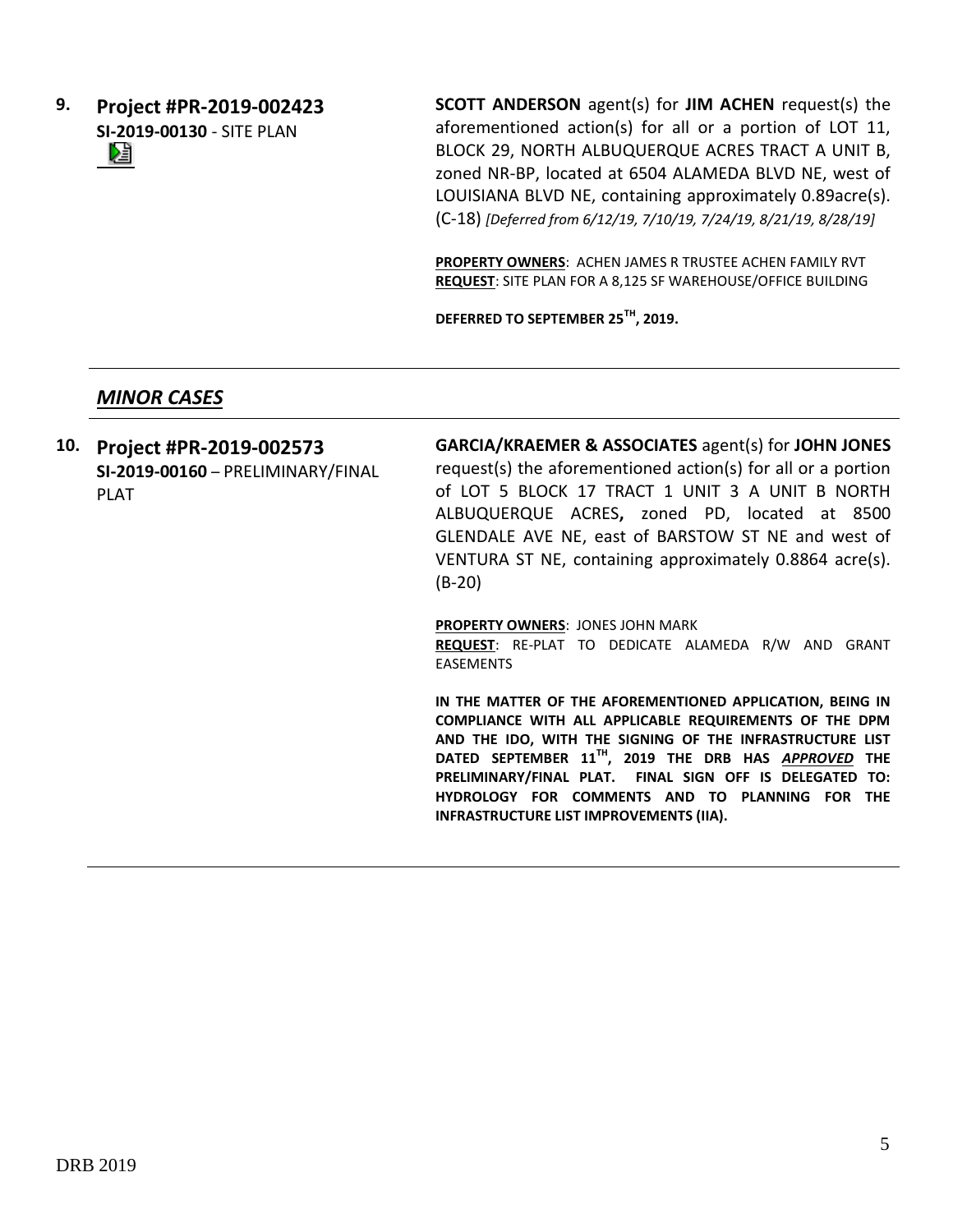| 11. Project #PR-2019-002496<br>SD-2019-00161 - PRELIMINARY/FINAL<br>PLAT | <b>CONSENSUS PLANNING</b> agent(s) for PHIL LINDBERG<br>request(s) the aforementioned action(s) for all or a portion<br>of LOTS 1--4 BLOCK 4 TRACT 3 UNIT 3 NORTH<br>ALBUQUERQUE ACRES, zoned MX-L, located at the SEC of<br>BARSTOW ST NE and ALAMEDA BLVD NE, containing<br>approximately 3.38 acre(s). $(C-19 \& 20)$ |
|--------------------------------------------------------------------------|--------------------------------------------------------------------------------------------------------------------------------------------------------------------------------------------------------------------------------------------------------------------------------------------------------------------------|
|                                                                          | <b>PROPERTY OWNERS: MATONI GIUSEPPE &amp; ANNA TRUSTEES MANTONI</b><br>FAMILY TRUST, LINDBORG PHILIP L                                                                                                                                                                                                                   |

**REQUEST**: REPLAT 4 INTO 1, DEDICATE R/W AND GRANT EASEMENTS

**IN THE MATTER OF THE AFOREMENTIONED APPLICATION, BEING IN COMPLIANCE WITH ALL APPLICABLE REQUIREMENTS OF THE DPM AND THE IDO, THE DRB HAS** *APPROVED* **THE PRELIMINARY/FINAL PLAT. FINAL SIGN OFF IS DELEGATED TO: WATER AUTHORITY AND TO PLANNING.**

**12. Project #PR-2019-002811 SD-2019-00158** - PRELIMINARY/FINAL PLAT **VA-2019-00288 -** WAIVER

**RICHARD CHAVEZ** request(s) the aforementioned action(s) for all or a portion of LOTS 7-10 BLOCK 44 PEREA ADDITION**,**  zoned R-1A, located at NEC of  $15<sup>th</sup>$  ST NW and GRANITE AVE NW, containing approximately 0.32 acre(s). (J-13)

**PROPERTY OWNERS: C**HAVEZ RICHARD GERARD **REQUEST**: REPLAT 4 LOTS INTO 2 AND S/W WAIVER

**DEFERRED TO SEPTEMBER 25TH, 2019.**

**13. Project #PR-2019-002686 SD-2019-00144** – PRELIMINARY/FINAL PLAT

**TIERRA WEST, LLC** agent(s) for **LUBRICAR PROPERTIES II LC** request(s) the aforementioned action(s) for all or a portion of LOTS 1-3 AND WEST 38 FEET OF LOT 4 BLOCK 8 SOMBRA DEL MONTE**,** zoned MX-M, located on MENAUL BLVD NE west of WYOMING BLVD NE, containing approximately 7.9 acre(s). (H-19)*[Deferred from 8/7/19, 8/21/19}*

**PROPERTY OWNERS**: VIGA MICHAEL & MARILYN DORIS TRUSTEES & LUBRICAR PROPERTIES **REQUEST**: CONSOLIDATE 4 EXISTING LOTS INTO 1

**DEFERRED TO SEPTEMBER 18TH, 2019.**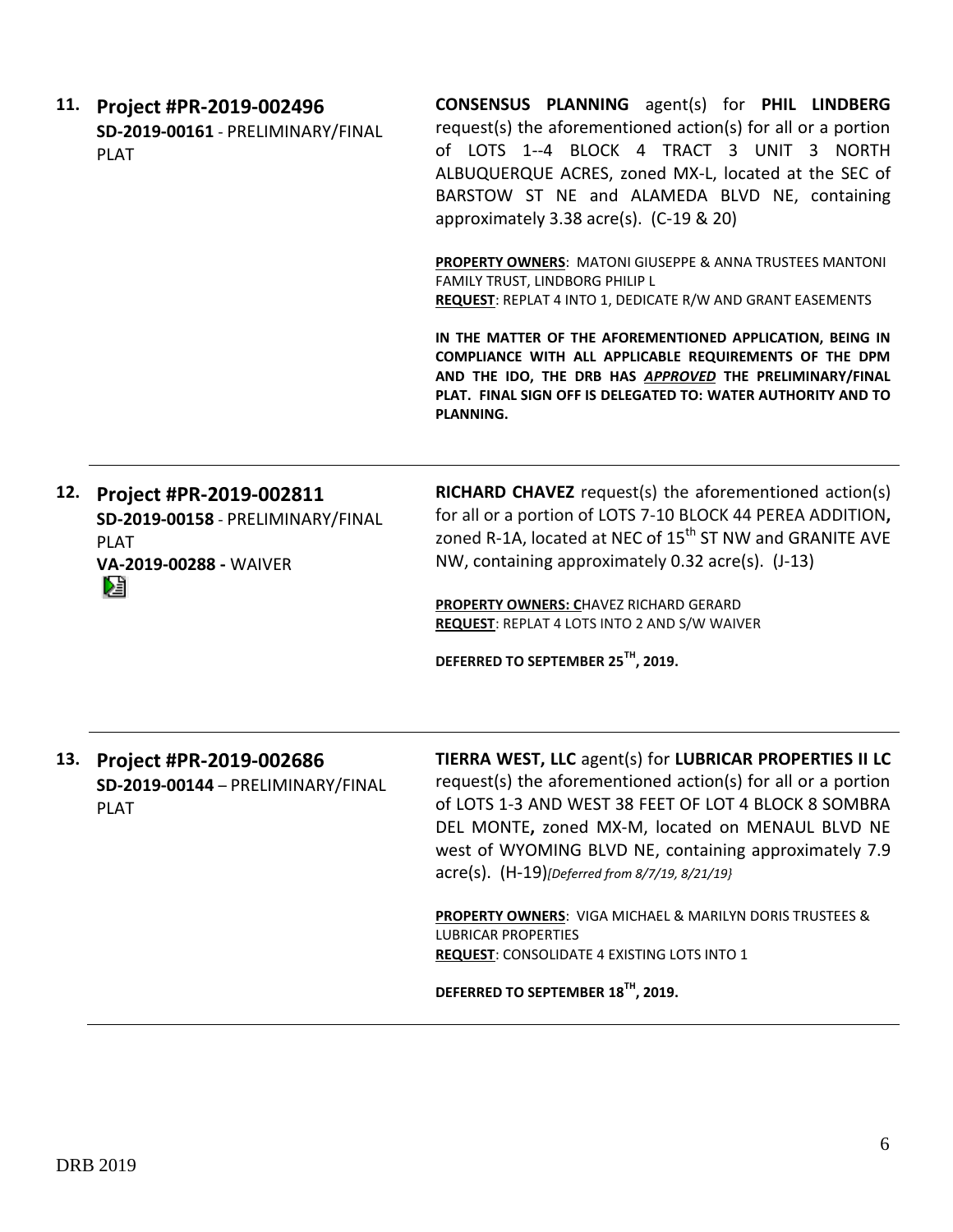| 14. | Project #PR-2018-001225<br>SD-2019-00155 - PRELIMINARY/FINAL<br><b>PLAT</b>      | ARCH + PLAN LAND USE CONSULTANTS agent(s) for KIRK<br>AND JOYCE WESSELINK request(s) the aforementioned<br>action(s) for all or a portion of TRACT 493, TOWN OF<br>ATRISCO GRANT UNIT 7, zoned R-1C, located on 1119 86 <sup>TH</sup><br>ST SW between SAGE RD SW and SAPPHIRE ST SW<br>containing approximately 4.89 acre(s). (M-9) [Deferred from<br>$8/28/19$ ]     |
|-----|----------------------------------------------------------------------------------|------------------------------------------------------------------------------------------------------------------------------------------------------------------------------------------------------------------------------------------------------------------------------------------------------------------------------------------------------------------------|
|     |                                                                                  | <b>PROPERTY OWNERS: WESSELINK KIRK A &amp; JOYCE D</b><br><b>REQUEST: SUBDIVIDE 1 LOT INTO 5 LOTS</b>                                                                                                                                                                                                                                                                  |
|     |                                                                                  | DEFERRED TO OCTOBER 30TH, 2019                                                                                                                                                                                                                                                                                                                                         |
| 15. | Project #PR-2018-001457<br>SD-2019-00154 - PRELIMINARY/FINAL<br><b>PLAT</b><br>N | ARCH + PLAN LAND USE CONSULTANTS agent(s) for CARL<br>HAWKINS request(s) the aforementioned action(s) for all or<br>a portion of LOT 13-A PLAT OF LOTS 12-A & 13-A MAJOR<br>ACRES, zoned R-1D, located at 924 MAJOR AV NW east of<br>12 <sup>th</sup> St NW and south of CANDELARIA RD NW, containing<br>approximately 0.8152 acre(s). (G-14) [Deferred from 8/28/19]  |
|     |                                                                                  | <b>PROPERTY OWNERS: HAWKINS CARL P</b><br><b>REQUEST: CREATE 2 LOTS FROM 1 EXISTING LOT</b>                                                                                                                                                                                                                                                                            |
|     |                                                                                  | IN THE MATTER OF THE AFOREMENTIONED APPLICATION, BEING IN<br>COMPLIANCE WITH ALL APPLICABLE REQUIREMENTS OF THE DPM<br>AND THE IDO, THE DRB HAS APPROVED THE PRELIMINARY/FINAL<br>PLAT.                                                                                                                                                                                |
| 16. | Project #PR-2018-001541<br>SD-2019-00130 - PRELIMINARY/FINAL<br><b>PLAT</b><br>V | ALDRICH LAND SURVEYING agent(s) for ALAMO CENTER<br>LLC request(s) the aforementioned action(s) for all or a<br>portion of TRACTS E-1 ALAMEDA WEST, zoned NR-C,<br>located at 10131 COORS BLVD NW, north of SEVEN BAR<br>LOOP NW and south of OLD AIRPORT AV NW containing<br>approximately 11.6063 acre(s). (B-14)[Deferred from 7/24/9,<br>8/7/19, 8/21/19, 8/28/19] |
|     |                                                                                  | <b>PROPERTY OWNERS: ALAMO CENTER LLC</b><br><b>REQUEST: DIVIDE 1 TRACT INTO 2 TRACTS</b>                                                                                                                                                                                                                                                                               |
|     |                                                                                  | IN THE MATTER OF THE AFOREMENTIONED APPLICATION, BEING IN<br>COMPLIANCE WITH ALL APPLICABLE REQUIREMENTS OF THE DPM<br>AND THE IDO, THE DRB HAS APPROVED THE PRELIMINARY/FINAL<br>FINAL SIGN OFF IS DELEGATED TO: HYDROLOGY FOR<br>PLAT.<br>EASEMENTS AND COVENANTS AND TO PLANNING FOR UTILITY<br><b>COMPANIES SIGNATURES.</b>                                        |